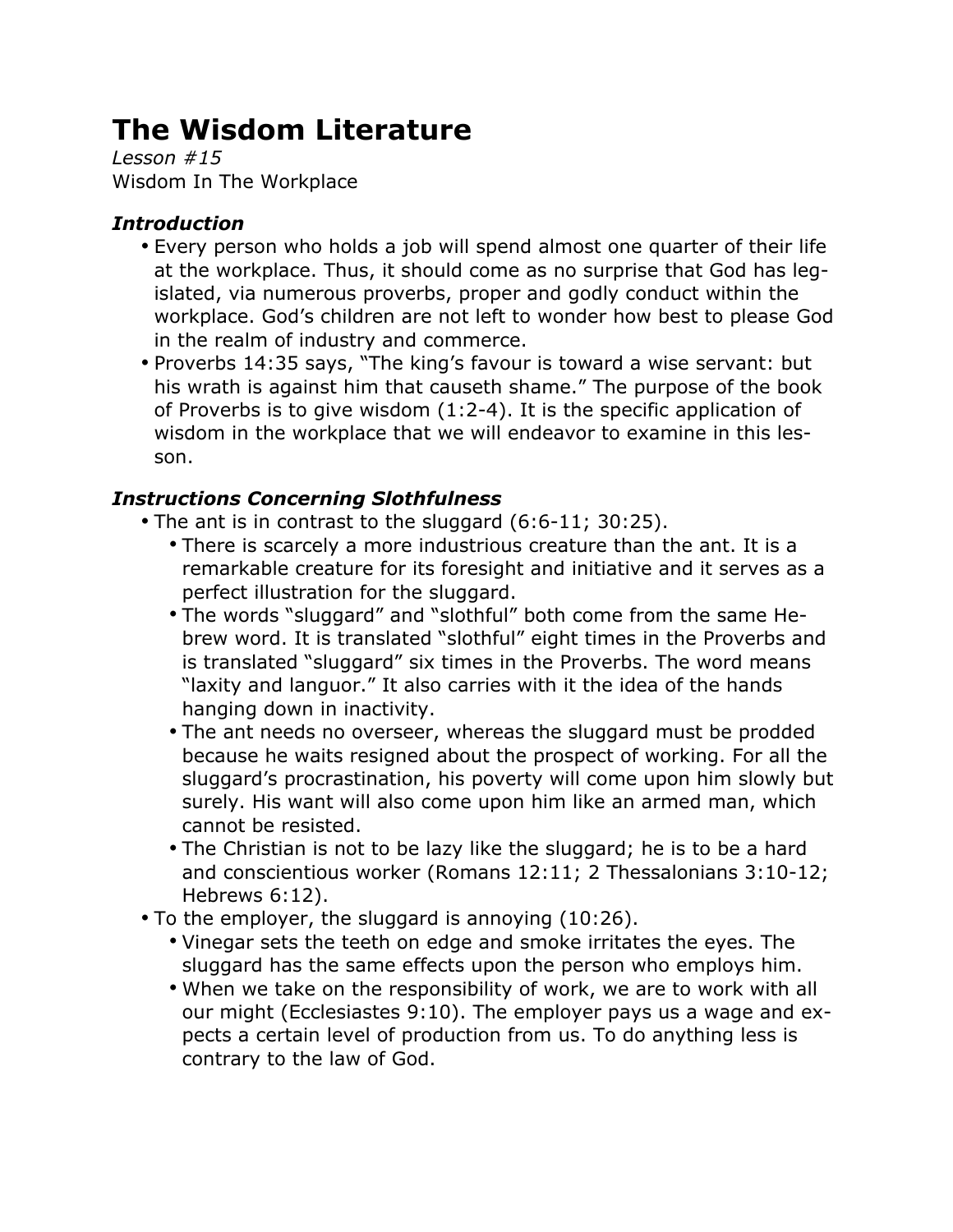- The sluggard gets nothing for his effort (12:27; 13:4; 19:15).
	- The slothful man cannot roast his dinner because he did not put forth any effort to catch anything. In contrast, the diligent man's catch is precious because it has the blessing of God. Industrious labor is always commended by the Lord!
	- The irony of the sluggard is that he has the same wants and desires as we do, but because of his indolence he cannot provide for anyone. However, the diligent man's soul is "amply supplied," "abundantly gratified" and "prosperous."
	- In 19:15, the word "deep sleep" is the same word used for the sleep into which Adam was put before Eve was taken from his side (Genesis 2:21). Sloth renders a man utterly unconscious of all interests of life.
- The slothful man's way is always problematic (15:19).
	- Laziness and indolence will cause one problems all their life. Financial problems, family problems, health problems, etc., have all been tied to slothfulness.
	- Those that have no heart in their work pretend that their way is "hedged with thorns," and they cannot do their work without hardship and danger.
	- Whereas the slothful man faces a "thorn hedge," the way of the righteous is "made plain," or is like a well-constructed highway. Note how the industrious man is likened to righteous. It is wrong to be a sluggard!
- The slothful and the wasteful are cut from the same cloth (18:9).
	- The work of the slothful and the wasteful have the same end. They are bound together by the fact that both efforts, or lack thereof, have the same result.
	- A slothful man neglects his works and the materials go to ruin; the waster destroys the materials. In essence, both are destroyers.
- A slothful man will, through his laziness, starve (19:24; 20:4; 21:25; 26:14-16).
	- The proverb writer uses a comically extreme illustration to show the uselessness of the sluggard. He would rather starve than feed himself!
	- Under the pretense of unfavorable weather, the slothful man neglects cultivating his land until the proper time has elapsed. He does indeed starve rather than feed himself!
	- The sluggard lives in a world of wishing rather than working because he simply refuses to labor. This is easily contrasted with the interest and energy of the righteous man.
	- The slothful person is attached to his bed as a door is to its hinges. Perhaps the greatest enemy of the sluggard is that he regards him-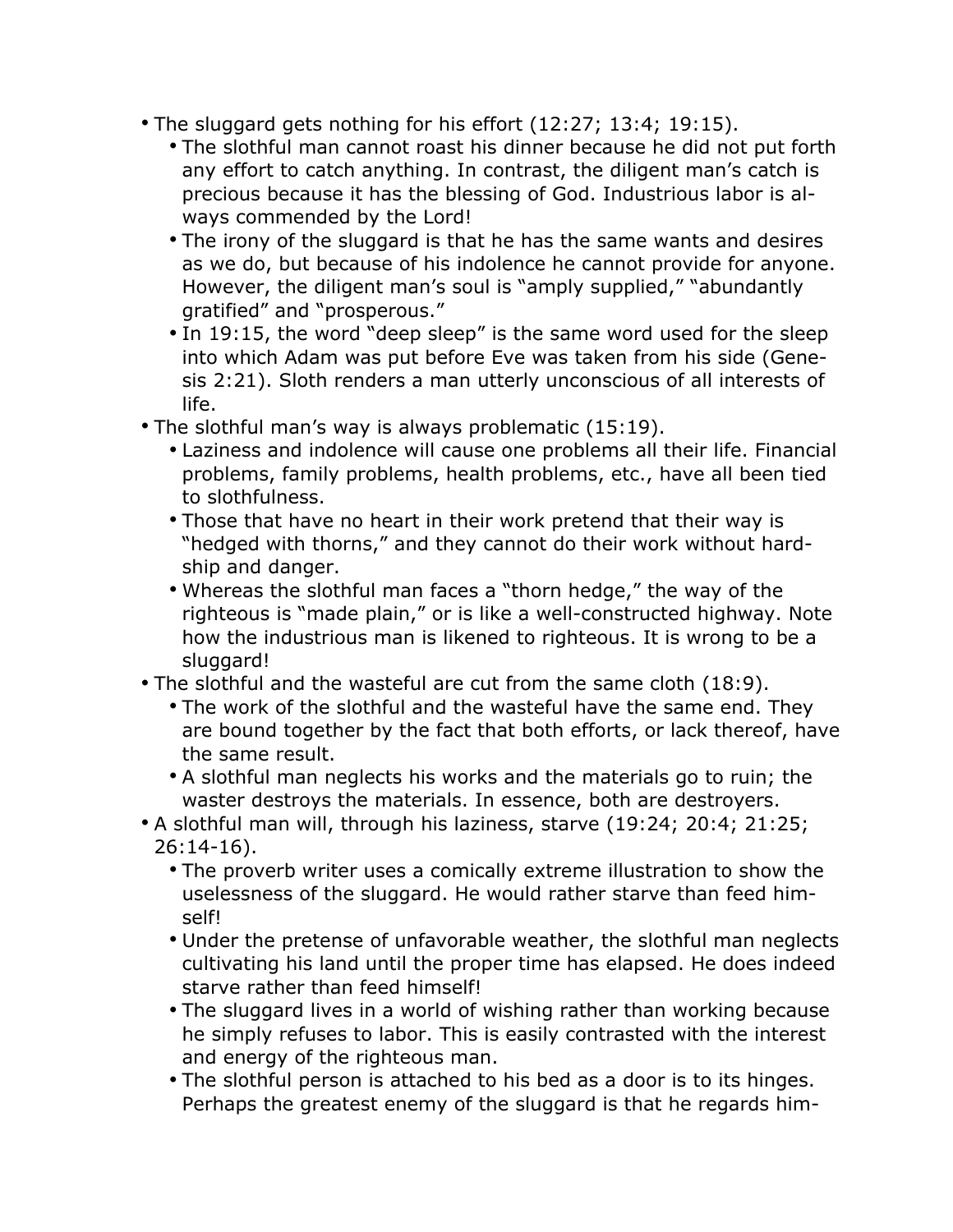self wiser than a multitude of the wisest men. Truly, "Pride goeth before destruction, and an haughty spirit before a fall" (Proverbs 16:18).

- The sluggard puts forth excuses instead of effort (22:13; 26:13).
	- If one were to remove the slothfulness, these imaginary difficulties and dangers would be no more.
	- The reason that excuses are put forth is the desire to cease from all activity! The Bible in Basic English calls him a "hater of work." Are we excusing ourselves from the Lord's work? If so, then we fall into the same category as the sluggard.
- The sluggard can give great instruction to the wise (24:30-34).
	- If we will "look" upon the sluggard and "receive instruction" from him, we will avoid the poverty and problems that come upon the one who refuses to act righteously in honest work (cf. Ephesians 6:5-9; Colossians 3:22-4:1).
	- Here was an individual who had the ability to provide by way of his vineyard, but preferred a "little sleep, a little slumber, a little folding of the hands to sleep." Are we willing to be "fervent in spirit" (Romans 12:11) or will our outcome be like that of the sluggard?

## *Instructions Concerning Inequity*

- False balances are an abomination to the Lord (11:1-4; 16:11; 20:10, 23).
	- The balances mentioned are ones constructed for the express purpose of deception. The law required a just weight (Leviticus 19:35), although the people often disobeyed (Amos 8:6; Micah 6:11).
	- It was common for weights and measures to be standardized by royal authority (2 Samuel 14:26). However, their authorization actually goes further back. The humblest device to promote fair dealing is God's, like the humblest servant of orderly government (Romans 13:6).
	- God is concerned even with the mundane matters of life. All are under His control and authority. The person in business who tries to cheat his customers will answer to the Lord Almighty.
- Lying lips are an abomination to the Lord (12:22).
	- Much like the false weight, the Lord also hates lying or deception. False balances and lying lips go hand-in-hand with one another.
	- Different versions illustrate the true nature of false balances and lying lips. Words such as "detest," "abhor" and "loathsome" provide ample evidence of just how much the Lord hates this sin.
		- The Lord is holy, just and cannot lie (1 Peter 1:16; Hebrews 6:18; Titus 1:2).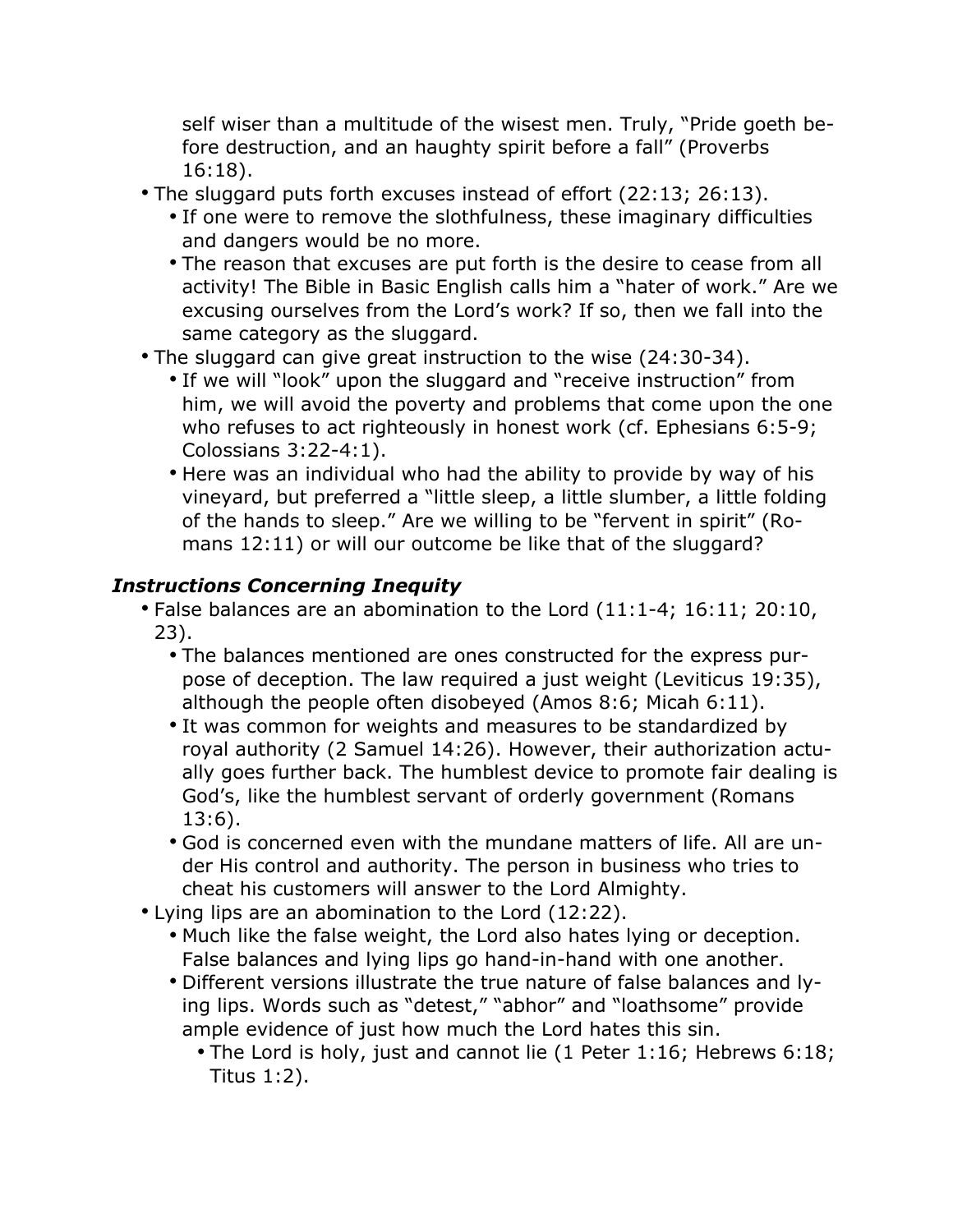- These two sins are perhaps more antithetical to God's nature than any other sin. Is it any wonder they are warned against in Proverbs?
- The businessman or businesswoman who delights in cheating and lying to others will find their reward in the day of judgment (Revelation 21:8).
- It is better to be poor than to be unrighteous (16:8; 20:14).
	- A maxim of life is that it is better to live with less than to gain by injustice. The NEB states, "Better a pittance honestly earned than great gains ill gotten."
	- A good example of this principle is found in the buyer who proclaims that a product or service is bad in order to negotiate the price down and then boasts of his accomplishment.
- Inequity will lead to want (22:16, 22-23).
	- The exploitation of the poor for personal gain and the bribery of the rich will both lead to want or poverty.
	- The oppression of the poor is dangerous and sinful, not just because it is unjust, but also because the Lord looks out for those who are poor.
	- Taking advantage of someone who is less fortunate than you runs completely in the opposite direction as the Lord's commands to love your neighbor as yourself (Matthew 19:19; 22:39). The Lord is sure to judge those who do not treat one another fairly.

## *Instructions Concerning Surety*

- Avoid surety (6:1-5; 11:15; 22:26-27).
	- These proverbs concerning surety does not banish generosity; it is nearer to banishing gambling. If one takes the pledge for another, he may unwittingly do the borrower a great disservice by exposing him to the temptation of skipping out on his debt. Clarke writes, "Give what thou canst; but, except in extreme cases, be surety for no man."
	- If one does become a surety, the text vigorously states to press the borrower to pay his creditor. He is to be given no rest until he pays his debt.
	- If someone assumes the surety for a debt and does not have the wherewithal to pay in the case of default, then fraud has been practiced. Suretyship is fraught with many dangers. It is interesting to note that in the New Testament, Paul accepted Onesimus's past liabilities, but not his future ones (Philemon 18-19).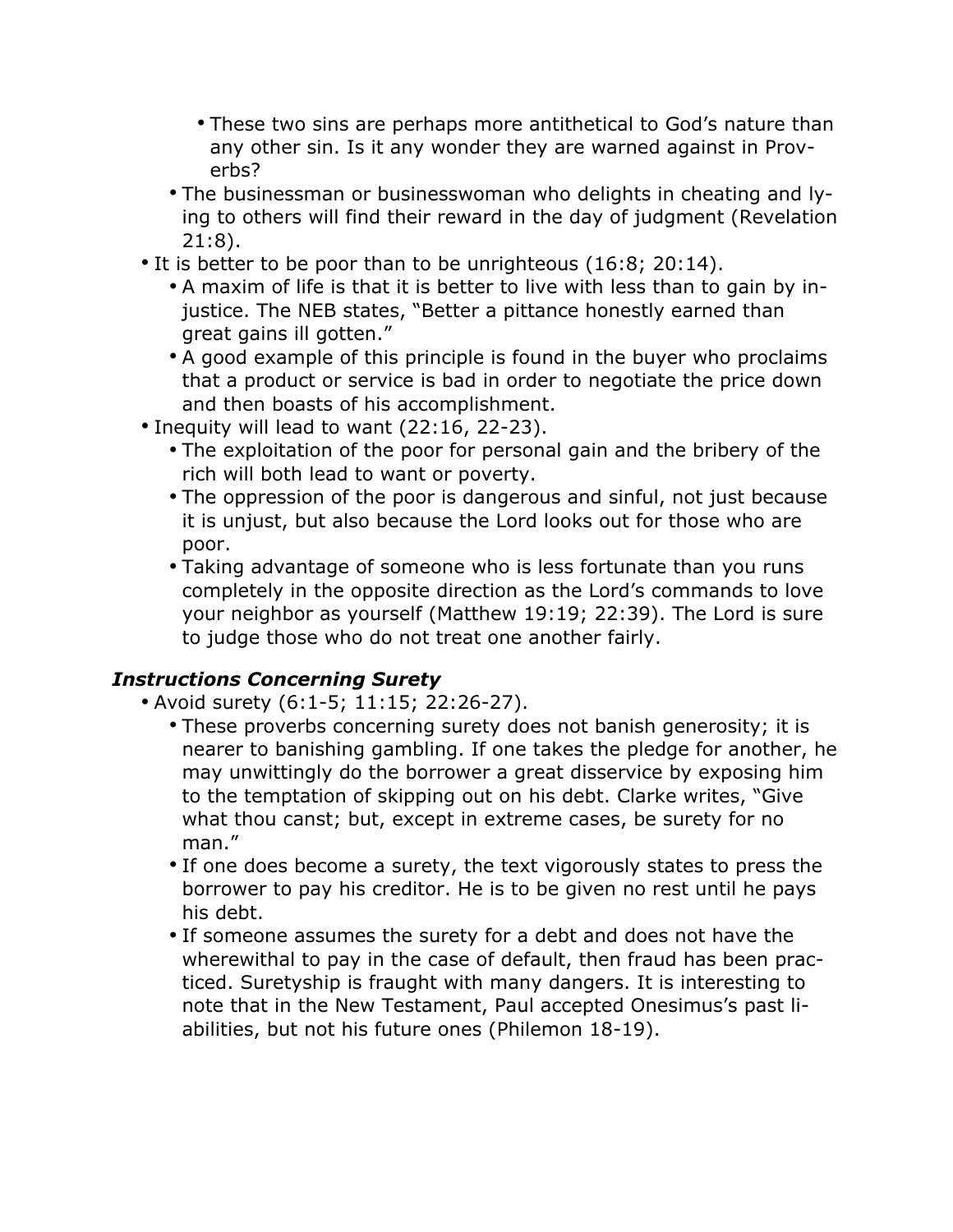- The borrower is the servant of the lender (22:7).
	- This is the natural order of the economic affairs of man. The RSV says, "The borrower is the slave of the lender." Some sell their liberty to gratify their luxury.
	- When one goes into debt, it is the creditor who has the power to legislate the transaction. When we borrow money, we must understand that we live by the rules of our creditors. Young people need to take note that repayment of our debts and financial obligations is demanded in God's law (Romans 13:8).
- The extortioner will ultimately lose (28:8).
	- This process, even if extremely slow, is as sure as the promise, "The meek shall inherit the earth" (Matthew 5:5). How often have we seen unlawful and exorbitant sums being charged for basic goods and services in times of distress under the guise of "supply and demand"?
	- Proverbs teaches us that God's providential care is upon the poor and underprivileged. If any of us own businesses and think we can cheat the poor, we had better think twice about the consequences of our actions!

#### *Instructions Concerning General Principles*

- Honor the Lord with your substance (3:9-10).
	- Whatever God sends to us by way of secular prosperity, there is a portion that we need to give back to Him. We were created ultimately to honor and praise God. We are to offer the Lord our "firstfruits;" that is, we are to give to the Lord as we prosper, not out of the leftovers (2 Corinthians 9:7-8).
	- Giving of the firstfruits was a part of both the law (Exodus 23:19) and the prophets (Malachi 3:10). God, who is first and best, must have the first and best of everything. His rights have priority over all others (Psalm 24:1; 50:10-12).
	- When we give to God of our best, He will bless us with "plenty." Giving in the face of so many material pressures is a simple test of faith. If we are willing to show our hard work, faith and gratitude, the Lord will make sure that we are never in want (Matthew 6:33).
- The merchandise of wisdom is better than silver or gold (3:13-14; 14:24; 16:16).
	- No matter how many material possessions we amass, they pale in significance to the attainment of understanding and wisdom. Without these two, man degenerates into the type of person all the proverbs we have examined condemn.
	- How difficult it is to get Christians to see that wisdom will make you a richer man than money ever will! This certainly does not detract from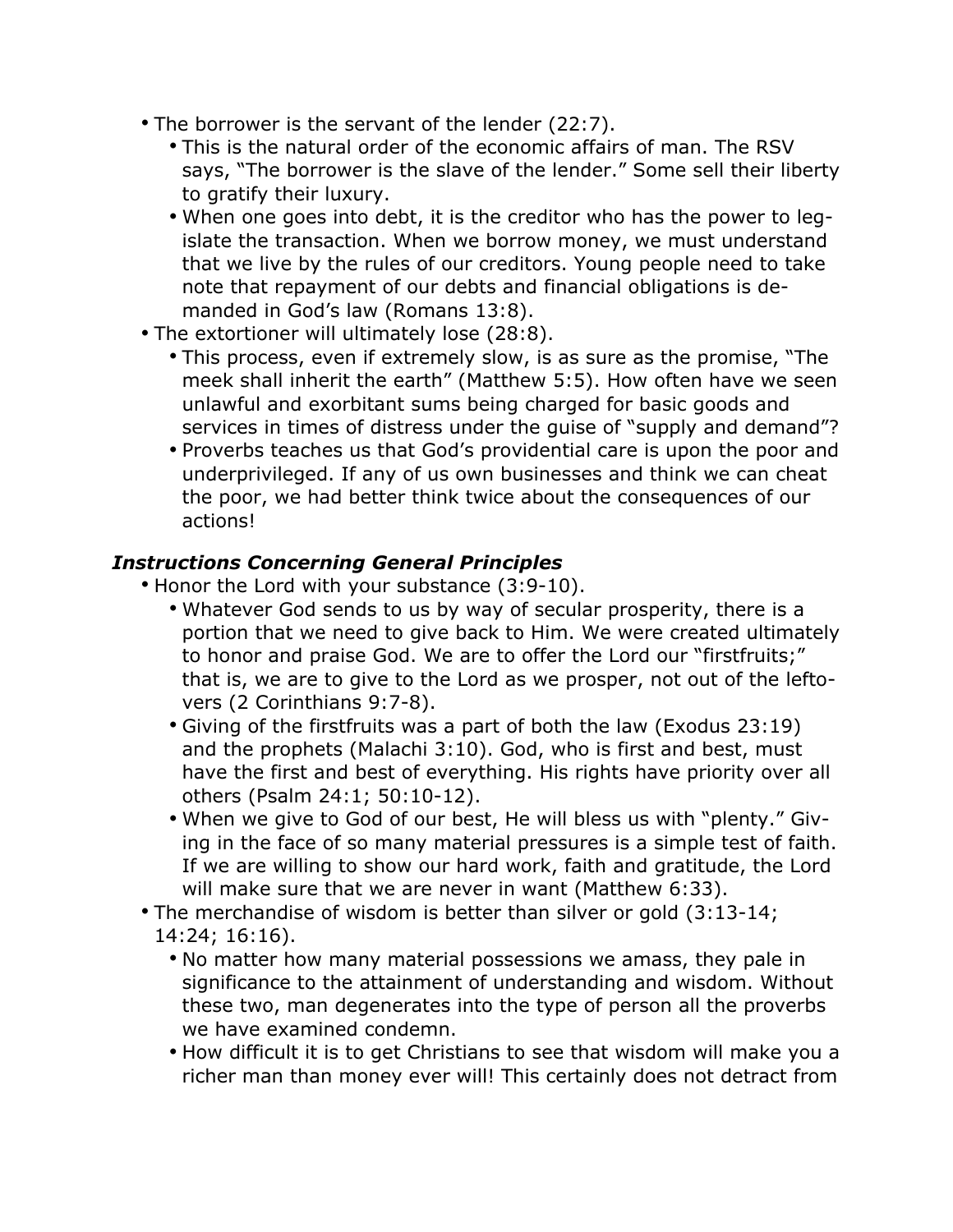the teaching concerning slothfulness, but it does seek to put work in its proper perspective.

- Generosity will be rewarded (11:24-26).
	- The bountiful man who gives to the poor will receive the blessings of the Lord. In fact, the man who gives liberally to those who are without receives greater blessings than the one who receives the gifts. Truly, it is more blessed to give than receive (Acts 20:35).
	- It is a paradox that sometimes you must lose to gain. In giving liberally to the poor, the one who is rich secures for himself God's pleasure. Although the application is left open, one should see the obvious benefit in respect to financial giving (Psalm 112:9; 2 Corinthians 9:6-9).
- Do not trust in riches (11:28; 13:7; 23:4-5; 27:24; 28:20, 22).
	- If we have worked hard and are blessed, let us always learn to never place our faith in silver and gold. It is always God that gives the increase (James 1:17). The righteous man, who sees all blessings as from the hand of God, is the one who will continue to flourish as a branch.
	- There is another great paradox in life in that the one who works so hard for material possessions finds that they do not satisfy (Ecclesiastes 5:10). Money is a small ingredient of wealth or poverty. The true measurement is righteousness toward God. In this respect, the poor man can have nothing materially, but his cup runneth over spiritually (James 2:5).
	- The covetous man is one whose aim is to be rich. Frequently, this results in dishonest dealings and selfish motives. The honest and industrious man may very well end up with great amounts of wealth. There is a difference. If one does acquire wealth by providing everything honestly in the sight of all men, then do with it what is pleasing and just in the sight of God (1 Timothy 6:17-19). Always realize that it may be "here today and gone tomorrow." Riches are not forever.
- Frivolity does not satisfy (12:11; 28:19).
	- God's blessings are again promised to those who labor honestly. Different versions render "vain persons" as "vain pursuits," "idle pursuits," and "useless interests." A fully symmetrical saying is found in 28:19.
	- Opportunities of achievement are being frittered away. This person lacks discrimination, not energy. Could it be said of us that we uselessly pursue worthless hobbies while the greater work of the kingdom of God goes undone?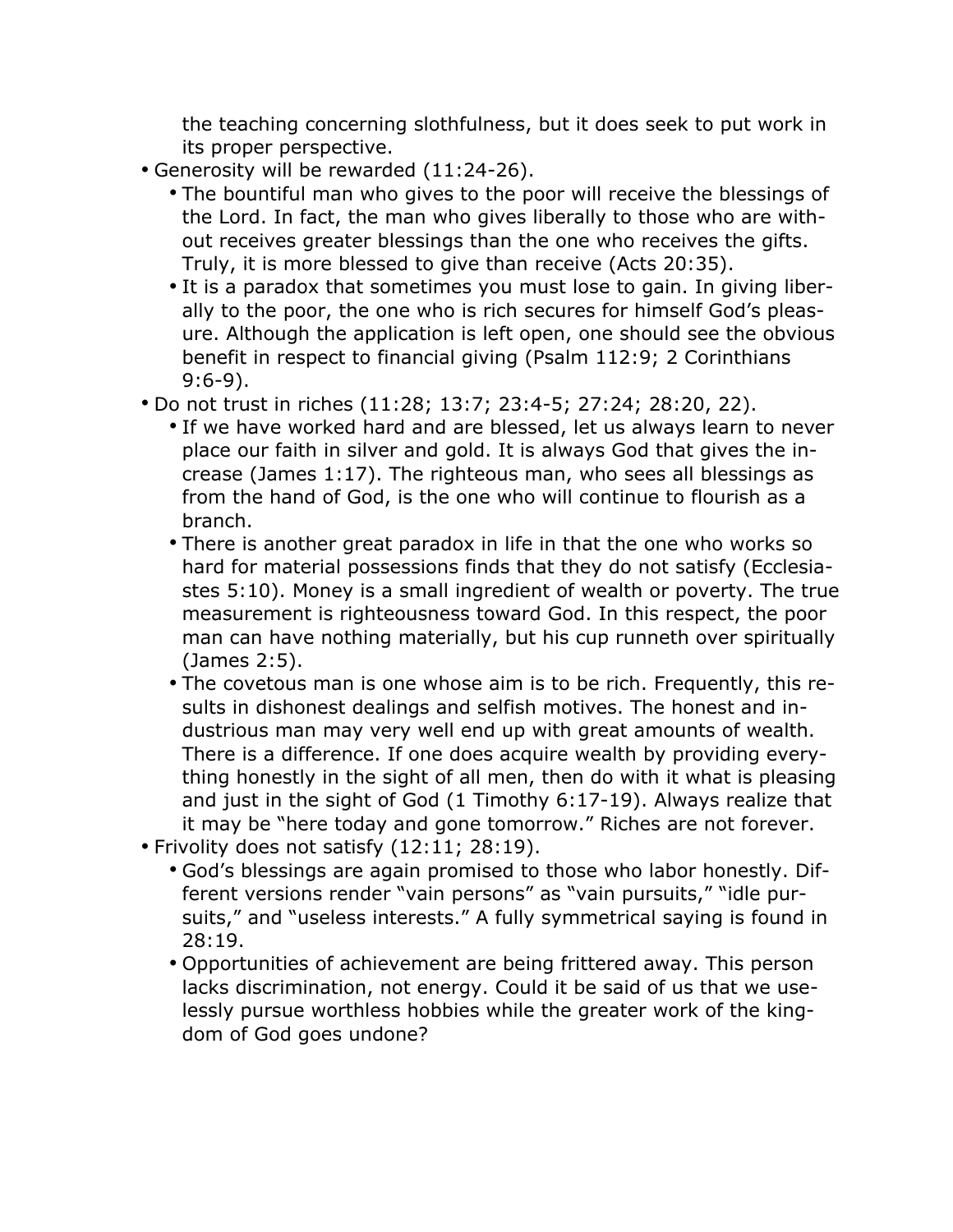- Hard work does satisfy (13:11).
	- Wealth that is not the result of honest industry and hard labor is seldom permanent. One might readily think of the saying, "Easy come, easy go."
	- More and more of us are gaining wealth in this country in the stock and bond markets. We are getting rich without expending any real effort. However, these kinds of gains are quickly removed in fickle economies.
- God requires proper management (13:22-23).
	- A good man, by being good and doing good, by honoring the Lord with his substance and spending it in His service, secures it to his posterity.
	- A good man's estate may last and continue to accomplish good while God, in His providence, often brings into their hands what wicked people had laid up for themselves (Exodus 12:36).
- Do not be greedy (15:27).
	- Just as those who are honest and generous are blessings to their families, the greedy are curses upon their families. Sooner or later, ungodly actions bring about trouble to the home; it never fails.
	- The one who "hates gifts" abhors all sinful ways of obtaining wealth. This is a person who will live with family and reputation intact. Concerning this proverb, Knox said, "Let avarice lead thee away, thy home shall be ruined; long life is his, who scorns the bribe."
- Wealth creates fair weather friends (19:4, 6).
	- Mankind's love of money is strong. Any man will be loved if he has enough money. Wealth enables a man to gain many friends who are hoping to "cash in" on their newly found acquaintance.
	- Mankind's love for each other is weak. While a man prospers, he is loved and respected. When he is destitute, he is separated from his neighbor.

#### *Instruction By Wonderful Example*

- She is persistent in her endeavors.
	- Could a more glorious exemplar ever be found? Here is a woman who "seeketh" and "worketh willingly" (31:13). She "riseth while it is yet night" and "her candle goeth not out by night." She "eateth not the bread of idleness" (31:27).
	- What diligence there is compared to the sluggard! What consideration and fairness there is compared to the unjust!
- She is a provider for her family.
	- She "giveth meat to her household" (31:15). She "maketh herself coverings of tapestry" (31:22). She works and supplies wages for the upkeep and support of her household.